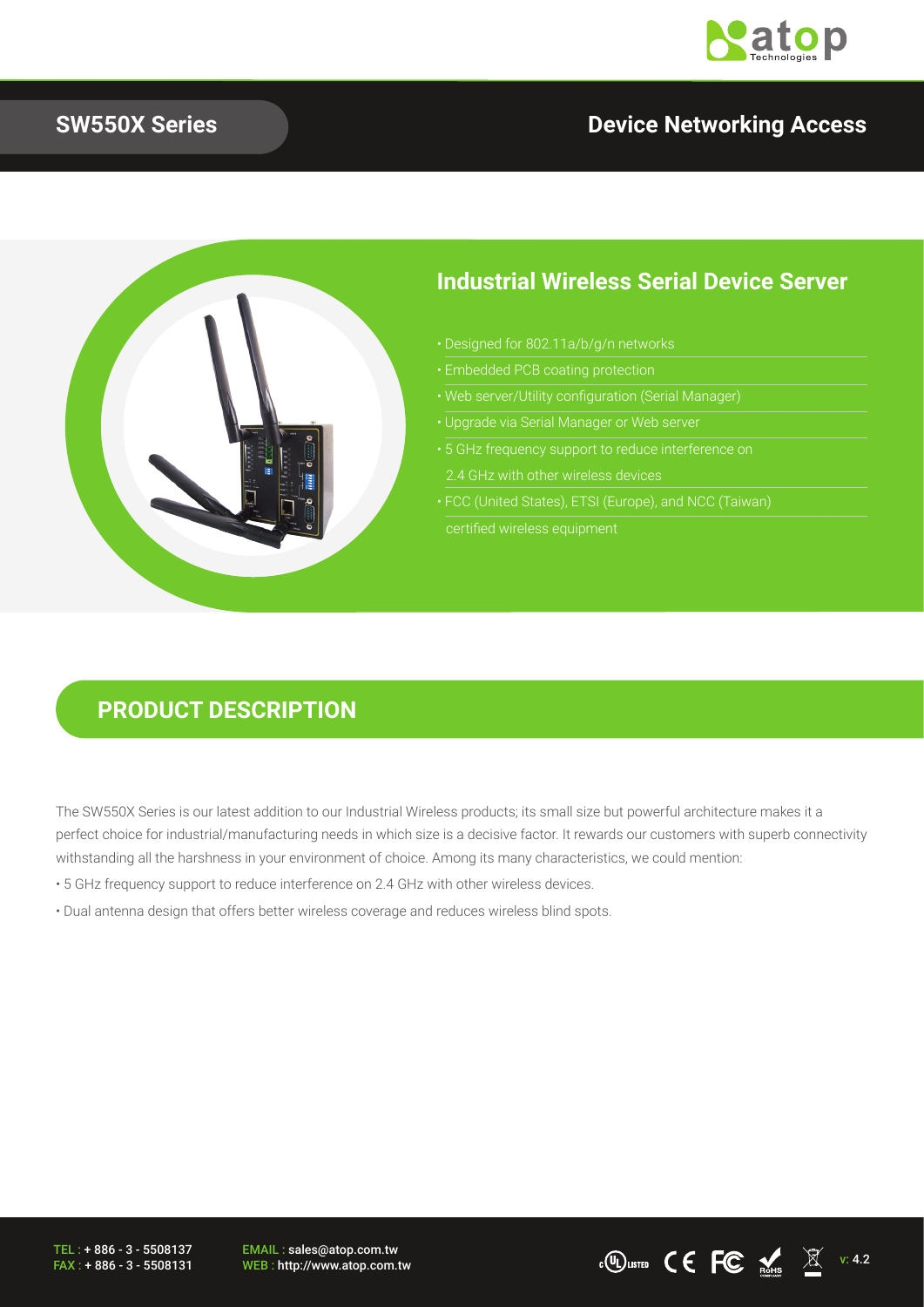

## **Industrial Wireless Access Point**

| <b>Technical Specifications</b>      |                                                                                                                                                                  |  |  |
|--------------------------------------|------------------------------------------------------------------------------------------------------------------------------------------------------------------|--|--|
| Model Name                           | <b>SW550X</b>                                                                                                                                                    |  |  |
| <b>Network Interface</b>             |                                                                                                                                                                  |  |  |
| Connector                            | <b>RJ-45</b>                                                                                                                                                     |  |  |
| Speed                                | IEEE802.3ab 10/100/1000Mbps                                                                                                                                      |  |  |
| <b>Serial Interface</b>              |                                                                                                                                                                  |  |  |
| Connector                            | D-Sub9 RS-232/422/485 software selectable<br>5.08mm TB5 RS-232/422/485 software selectable (TB models)<br>5.08mm TB5 RS-422/485 software selectable (Sis models) |  |  |
| Ports                                | SW5501: 1 Port, SW5502: 2 Ports                                                                                                                                  |  |  |
| <b>Baud Rate</b>                     | 110~921600Kbps                                                                                                                                                   |  |  |
| Parity                               | None, Odd, Even, Space, Mark                                                                                                                                     |  |  |
| Data Bits                            | 5,6,7,8                                                                                                                                                          |  |  |
| <b>Stop Bits</b>                     | 1,2                                                                                                                                                              |  |  |
| Flow Control                         | None, Xon/Xoff, RTS/CTS                                                                                                                                          |  |  |
| <b>Power Characteristics</b>         |                                                                                                                                                                  |  |  |
| Input Voltage                        | 9VDC-48VDC                                                                                                                                                       |  |  |
| Input Current(9VDC)                  | 0.65A                                                                                                                                                            |  |  |
| Power Consumption                    | Approx. 5.85W (max)                                                                                                                                              |  |  |
| Reverse Polarity Protection          | Yes                                                                                                                                                              |  |  |
| Connection                           | 5.08mm 3-pin Lockable Terminal Block                                                                                                                             |  |  |
| <b>Mechanicals</b>                   |                                                                                                                                                                  |  |  |
| Dimensions ( $W \times H \times D$ ) | 47x110x90 mm                                                                                                                                                     |  |  |
| Installation                         | DIN Rail, Wall Mount (optional)                                                                                                                                  |  |  |
| <b>Reset Button</b>                  | Yes                                                                                                                                                              |  |  |
| Weight                               | 500g                                                                                                                                                             |  |  |
| <b>Environmental Limits</b>          |                                                                                                                                                                  |  |  |
| <b>Operating Temperature</b>         | $-10^{\circ}$ C ~ 60°C (14°F ~ 140°F)                                                                                                                            |  |  |
| Storage Temperature                  | $-40^{\circ}$ C ~ 85°C (-40°F ~ 185°F)                                                                                                                           |  |  |
| Ambient Relative Humidity            | $5 \sim 95\%$ RH, (non-condensing)                                                                                                                               |  |  |
| <b>Software</b>                      |                                                                                                                                                                  |  |  |
| Protocols                            | IPv4, ICMP, TCP, UDP, DHCP Client, SNMP, SMTP, HTTP, DNS, NTP, RADIUS, RFC2217, WPS                                                                              |  |  |
| Wireless Security                    | WEP, WPA, WPA2, TKIP, AES, 802.1x                                                                                                                                |  |  |
| Configuration                        | Serial Manager, Web UI                                                                                                                                           |  |  |
| Virtual COM                          | Windows / Linux redirection software                                                                                                                             |  |  |
| <b>Link Modes</b>                    |                                                                                                                                                                  |  |  |
| <b>TCP Server</b>                    | 4 connections, Virtual COM, or Reverse Telnet                                                                                                                    |  |  |
| <b>TCP Client</b>                    | Dual destinations or Virtual COM                                                                                                                                 |  |  |
| <b>UDP</b>                           | Up to 4 ranges of IPs                                                                                                                                            |  |  |
| <b>Warranty</b>                      | 5 years                                                                                                                                                          |  |  |

TEL : + 886 - 3 - 5508137 FAX : + 886 - 3 - 5508131 EMAIL : sales@atop.com.tw<br>WEB : http://www.atop.com.tw

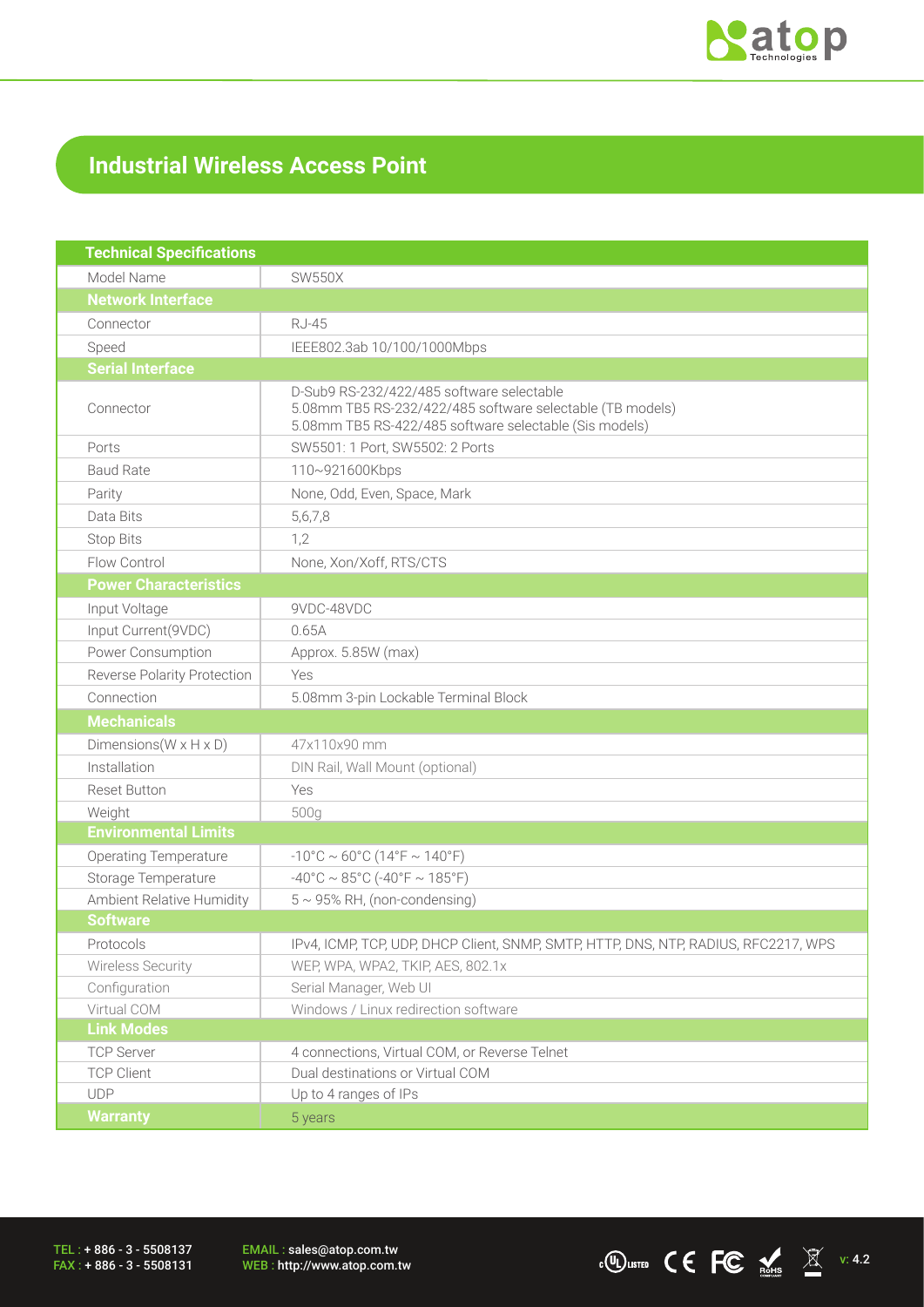

 $\overline{\text{C}}$   $\overline{\text{C}}$   $\overline{\text{C}}$   $\overline{\text{C}}$   $\overline{\text{C}}$   $\overline{\text{C}}$   $\overline{\text{C}}$   $\overline{\text{C}}$   $\overline{\text{C}}$   $\overline{\text{C}}$   $\overline{\text{C}}$   $\overline{\text{C}}$   $\overline{\text{C}}$   $\overline{\text{C}}$   $\overline{\text{C}}$   $\overline{\text{C}}$   $\overline{\text{C}}$   $\overline{\text{C}}$   $\overline{\text{C}}$   $\overline{\text{C}}$ 

| <b>Regulatory Requirements</b>                                                                                                                                                                                                                      |                                                                                         |                                                                                                                                                            |                                                                                                                                                               |                     |  |  |  |
|-----------------------------------------------------------------------------------------------------------------------------------------------------------------------------------------------------------------------------------------------------|-----------------------------------------------------------------------------------------|------------------------------------------------------------------------------------------------------------------------------------------------------------|---------------------------------------------------------------------------------------------------------------------------------------------------------------|---------------------|--|--|--|
| EMC                                                                                                                                                                                                                                                 |                                                                                         |                                                                                                                                                            | UL60950-1, CB IEC/EN60950-1, IEC/EN 62368-1, CNS 14336-1                                                                                                      |                     |  |  |  |
| Radio                                                                                                                                                                                                                                               |                                                                                         |                                                                                                                                                            | FCC 15C 15.247, FCC 15E 15.407, EN 301893 V2.1.1, EN 300328 V2.1.1, NCC LP00002                                                                               |                     |  |  |  |
| <b>EMF</b>                                                                                                                                                                                                                                          |                                                                                         | EN 62311: 2008, EN 50385: 2002                                                                                                                             |                                                                                                                                                               |                     |  |  |  |
| <b>Test</b>                                                                                                                                                                                                                                         |                                                                                         | <b>Description</b>                                                                                                                                         | <b>Test Levels</b>                                                                                                                                            | <b>Levels</b>       |  |  |  |
| EN61000-4-2                                                                                                                                                                                                                                         | <b>ESD</b>                                                                              | Contact Discharge<br>Air Discharge                                                                                                                         | ±8KV<br>±15KV                                                                                                                                                 | 4<br>4              |  |  |  |
| EN61000-4-3                                                                                                                                                                                                                                         | <b>RS</b>                                                                               | Radiated (Enclosure)                                                                                                                                       | 3<br>10(V/m)                                                                                                                                                  |                     |  |  |  |
| EN61000-4-4                                                                                                                                                                                                                                         | EFT                                                                                     | <b>AC Power Port</b><br><b>LAN Port</b>                                                                                                                    | ±2.0 KV<br>±2.0 KV                                                                                                                                            | 3<br>$\overline{4}$ |  |  |  |
| EN61000-4-5                                                                                                                                                                                                                                         | Surge                                                                                   | <b>AC Power Port</b><br><b>AC Power Port</b><br><b>LAN Port</b>                                                                                            | Line-to-Line±1.0 KV<br>Line-to-Earth±2.0 KV<br>Line-to-Earth±2.0 KV                                                                                           | 3<br>3<br>3         |  |  |  |
| EN61000-4-6                                                                                                                                                                                                                                         | CS                                                                                      | Conducted<br>(Enclosure)                                                                                                                                   | 10 V rms                                                                                                                                                      | 3                   |  |  |  |
| EN61000-4-8                                                                                                                                                                                                                                         | PFMF                                                                                    | (Enclosure)                                                                                                                                                | 10(A/m)                                                                                                                                                       | 3                   |  |  |  |
| Safety                                                                                                                                                                                                                                              |                                                                                         |                                                                                                                                                            | UL60950-1, CB IEC/EN60950-1, IEC/EN 62368-1, CNS 14336-1                                                                                                      |                     |  |  |  |
| Shock                                                                                                                                                                                                                                               |                                                                                         | IEC 60068-2-27                                                                                                                                             |                                                                                                                                                               |                     |  |  |  |
| Freefall                                                                                                                                                                                                                                            |                                                                                         | IEC 60068-2-32                                                                                                                                             |                                                                                                                                                               |                     |  |  |  |
| Vibration                                                                                                                                                                                                                                           |                                                                                         | IEC 60068-2-6                                                                                                                                              |                                                                                                                                                               |                     |  |  |  |
| <b>MTBF</b>                                                                                                                                                                                                                                         |                                                                                         | 22 years (MIL-HDBK-217F)                                                                                                                                   |                                                                                                                                                               |                     |  |  |  |
| RoHS                                                                                                                                                                                                                                                |                                                                                         | Yes                                                                                                                                                        |                                                                                                                                                               |                     |  |  |  |
| <b>Wireless Characteristics</b>                                                                                                                                                                                                                     |                                                                                         |                                                                                                                                                            |                                                                                                                                                               |                     |  |  |  |
| Wireless PCI-e Module                                                                                                                                                                                                                               |                                                                                         | Atheros AR9382                                                                                                                                             |                                                                                                                                                               |                     |  |  |  |
| Tx / Rx                                                                                                                                                                                                                                             |                                                                                         | 2T2R MIMO (2x2 with MCS 0-15)                                                                                                                              |                                                                                                                                                               |                     |  |  |  |
| <b>Standard Conformance</b>                                                                                                                                                                                                                         |                                                                                         | 802.11a, 802.11b, 802.11g, and 802.11n                                                                                                                     |                                                                                                                                                               |                     |  |  |  |
| <b>Operating Frequency</b>                                                                                                                                                                                                                          |                                                                                         |                                                                                                                                                            |                                                                                                                                                               |                     |  |  |  |
|                                                                                                                                                                                                                                                     |                                                                                         | 2.4Ghz                                                                                                                                                     | 5Ghz                                                                                                                                                          |                     |  |  |  |
| <b>United States</b><br>(FCC)                                                                                                                                                                                                                       |                                                                                         |                                                                                                                                                            | 2412-2462(20Mhz)/2422-2452(40Mhz)   5180-5240, 5745-5825(20Mhz)/5190-5230, 5755-5795(40Mhz)                                                                   |                     |  |  |  |
| Europe (ETSI)                                                                                                                                                                                                                                       | 2412-2472(20Mhz)/2422-2462(40Mhz)                                                       |                                                                                                                                                            | 5180-5240(20Mhz)/5190-5230(40Mhz)                                                                                                                             |                     |  |  |  |
| Taiwan (NCC)                                                                                                                                                                                                                                        | 5280-5320, 5745-5825(20Mhz)/5310, 5755-5795(40Mhz)<br>2412-2462(20Mhz)/2422-2452(40Mhz) |                                                                                                                                                            |                                                                                                                                                               |                     |  |  |  |
| <b>Data Rate</b>                                                                                                                                                                                                                                    |                                                                                         |                                                                                                                                                            |                                                                                                                                                               |                     |  |  |  |
| 802.11a                                                                                                                                                                                                                                             |                                                                                         | 6, 9, 12, 18, 24, 36, 48, 54 Mbps                                                                                                                          |                                                                                                                                                               |                     |  |  |  |
| 802.11b                                                                                                                                                                                                                                             |                                                                                         | 1, 2, 5.5 and 11Mbps                                                                                                                                       |                                                                                                                                                               |                     |  |  |  |
| 802.11g                                                                                                                                                                                                                                             | 6, 9, 12, 18, 24, 36, 48, 54Mbps                                                        |                                                                                                                                                            |                                                                                                                                                               |                     |  |  |  |
| 20MHz bandwidth:<br>1Nss: 65Mbps @ 800Gl, 72.2Mbps @ 400Gl (Max.) / 2Nss: 130Mbps @ 800Gl, 144.4Mbps @ 400Gl (Max.)<br>802.11n<br>40MHz bandwidth:<br>1Nss: 135Mbps @ 800Gl, 150Mbps @ 400Gl (Max.) / 2Nss: 270Mbps @ 800Gl, 300Mbps @ 400Gl (Max.) |                                                                                         |                                                                                                                                                            |                                                                                                                                                               |                     |  |  |  |
| Antenna (5GHz)                                                                                                                                                                                                                                      |                                                                                         |                                                                                                                                                            |                                                                                                                                                               |                     |  |  |  |
| 5 dBi<br>Gain                                                                                                                                                                                                                                       |                                                                                         |                                                                                                                                                            |                                                                                                                                                               |                     |  |  |  |
| Connector                                                                                                                                                                                                                                           | Dual SMA(R) Female                                                                      |                                                                                                                                                            |                                                                                                                                                               |                     |  |  |  |
| <b>Output Power (5GHz)</b>                                                                                                                                                                                                                          |                                                                                         |                                                                                                                                                            |                                                                                                                                                               |                     |  |  |  |
| 802.11a                                                                                                                                                                                                                                             |                                                                                         |                                                                                                                                                            | +15dBm @ 6, 9, 12, 18, 24Mbps / +15dBm @ 36Mbps / +14dBm @ 48Mbps / +12dBm @ 54Mbps                                                                           |                     |  |  |  |
|                                                                                                                                                                                                                                                     | 802.11n 5GHz/HT20                                                                       |                                                                                                                                                            | +15dBm @ MCS 0/8 +15dBm @ MCS 4/12 +15dBm @ MCS 1/9 +11 - 14dBm @ MCS 5/13<br>+15dBm @ MCS 2/10 +9 - 12dBm @ MCS 6/14 +15dBm @ MCS 3/11 +7 - 10dBm @ MCS 7/15 |                     |  |  |  |
| 802.11n 5GHz/HT40                                                                                                                                                                                                                                   |                                                                                         | +14dBm @ MCS 0/8 +14dBm @ MCS 1/9 +14dBm @ MCS 2/10 +14dBm @ MCS 3/11<br>+14dBm @ MCS 4/12 +10-13dBm @ MCS 5/13 +8 - 11dBm @ MCS 6/14 +6 - 9dBm @ MCS 7/15 |                                                                                                                                                               |                     |  |  |  |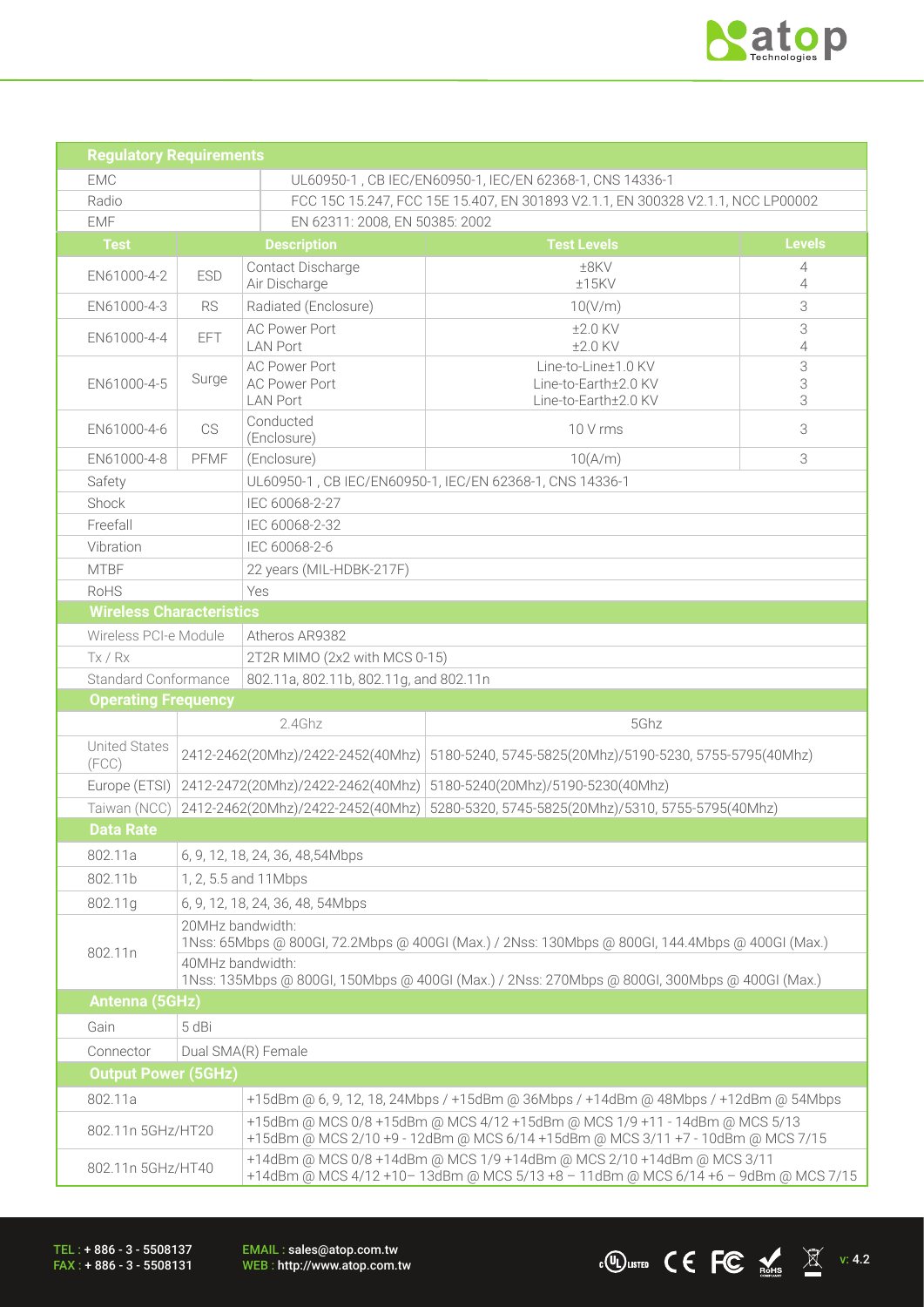

 $\overline{\text{C}}$   $\overline{\text{C}}$   $\overline{\text{C}}$   $\overline{\text{C}}$   $\overline{\text{C}}$   $\overline{\text{C}}$   $\overline{\text{C}}$   $\overline{\text{C}}$   $\overline{\text{C}}$   $\overline{\text{C}}$   $\overline{\text{C}}$   $\overline{\text{C}}$   $\overline{\text{C}}$   $\overline{\text{C}}$   $\overline{\text{C}}$   $\overline{\text{C}}$   $\overline{\text{C}}$   $\overline{\text{C}}$   $\overline{\text{C}}$   $\overline{\text{C}}$ 

| Antenna (2.4GHz)             |                                                                                                                                                  |
|------------------------------|--------------------------------------------------------------------------------------------------------------------------------------------------|
| Gain                         | 3 dBi                                                                                                                                            |
| Connector                    | Dual SMA(R) Female                                                                                                                               |
| <b>Output Power (2.4GHz)</b> |                                                                                                                                                  |
| 802.11b                      | $+14$ d $\mathrm{Bm}$                                                                                                                            |
| 802.11g                      | +17dBm @ 6, 9, 12,18,24Mbps / +17dBm @ 36Mbps / +16dBm @ 48Mbps / +16dBm @ 54Mbps                                                                |
| 802.11n 2.4GHz/HT20          | +16dBm @ MCS 0/8 +16dBm @ MCS 4/12 +16dBm @ MCS 1/9 +16dBm @ MCS 5/13<br>+16dBm @ MCS 2/10 +16dBm @ MCS 6/14 +16dBm @ MCS 3/11 +15dBm @ MCS 7/15 |
| 802.11n 2.4GHz/HT40          | +15dBm @ MCS 0/8 +15dBm @ MCS 4/12 +15dBm @ MCS 1/9 +15dBm @ MCS 5/13<br>+15dBm @ MCS 2/10 +15dBm @ MCS 6/14 +15dBm @ MCS 3/11 +14dBm @ MCS 7/15 |

| <b>Receiver Sensitivity</b> |              |                                |                                   |                            |              |                                |                              |
|-----------------------------|--------------|--------------------------------|-----------------------------------|----------------------------|--------------|--------------------------------|------------------------------|
|                             | Data<br>Rate | <b>IEEE</b> Spec<br>(1 Rx dBm) | Typical/Maximum<br>$(2Rx$ dBm $)$ |                            | Data<br>Rate | <b>IEEE</b> Spec<br>(1 Rx dBm) | Typical/Maximum<br>(2Rx dBm) |
| 802.11a                     | 6M           | $-82$                          | $-95/-85$                         |                            | MCS0         | $-79$                          | $-92/-82$                    |
|                             | <b>9M</b>    | $-81$                          | $-94/-84$                         | 802.11a/n<br><b>HT40</b>   | MCS1         | $-76$                          | $-90/-79$                    |
|                             | 12M          | $-79$                          | $-93/+82$                         |                            | MCS2         | $-74$                          | $-87/-77$                    |
|                             | <b>18M</b>   | $-77$                          | $-90/-80$                         |                            | MCS3         | $-71$                          | $-84/-74$                    |
|                             | 24M          | $-74$                          | $-88/-77$                         |                            | MCS4         | $-67$                          | $-80/-70$                    |
|                             | 36M          | $-70$                          | $-84/-73$                         |                            | MCS5         | $-63$                          | $-76/-66$                    |
|                             | 48M          | $-66$                          | $-82/-69$                         |                            | MCS6         | $-62$                          | $-74/-65$                    |
|                             | 54M          | $-65$                          | $-81/-68$                         |                            | MCS7         | $-61$                          | $-72/-64$                    |
|                             | 1M           | not specified                  | $-98/-85$                         |                            | MCS0         | $-82$                          | $-95/-85$                    |
| 802.11b                     | 5.5M         | not specified                  | $-98/-85$                         |                            | MCS1         | $-79$                          | $-94/-82$                    |
|                             | 11M          | not specified                  | $-94/-85$                         |                            | MCS2         | $-77$                          | $-92/-80$                    |
|                             | 6M           | $-82$                          | $-96/-85$                         | 802.11b/g/n<br><b>HT20</b> | MCS3         | $-74$                          | $-89/-77$                    |
|                             | 9M           | $-81$                          | $-96/-84$                         |                            | MCS4         | $-70$                          | $-86/-73$                    |
|                             | 12M          | $-79$                          | $-95/-82$                         |                            | MCS5         | $-66$                          | $-82/-69$                    |
| 802.11g                     | <b>18M</b>   | $-77$                          | $-93/-80$                         |                            | MCS6         | $-65$                          | $-80/-68$                    |
|                             | 24M          | $-74$                          | $-90/-77$                         |                            | MCS7         | $-64$                          | $-78/-67$                    |
|                             | 36M          | $-70$                          | $-87/-73$                         | 802.11b/g/n<br><b>HT40</b> | MCS0         | $-79$                          | $-92/-82$                    |
|                             | 48M          | $-66$                          | $-83/-69$                         |                            | MCS1         | $-76$                          | $-92/-79$                    |
|                             | 54M          | $-65$                          | $-82/-68$                         |                            | MCS2         | $-74$                          | $-89/-77$                    |
|                             | MCS0         | $-82$                          | $-94/-85$                         |                            | MCS3         | $-71$                          | $-86/-74$                    |
|                             | MCS1         | $-79$                          | $-92/-82$                         |                            | MCS4         | $-67$                          | $-83/-70$                    |
|                             | MCS2         | $-77$                          | $-90/-80$                         |                            | MCS5         | $-63$                          | $-77/-66$                    |
| 802.11a/n<br><b>HT20</b>    | MCS3         | $-74$                          | $-87/-77$                         |                            | MCS6         | $-62$                          | $-76/-65$                    |
|                             | MCS4         | $-70$                          | $-84/-73$                         |                            | MCS7         | $-61$                          | $-75/-64$                    |
|                             | MCS5         | $-66$                          | $-79/-69$                         |                            |              |                                |                              |
|                             | MCS6         | $-65$                          | $-78/-68$                         |                            |              |                                |                              |
|                             | MCS7         | $-64$                          | $-76/-67$                         |                            |              |                                |                              |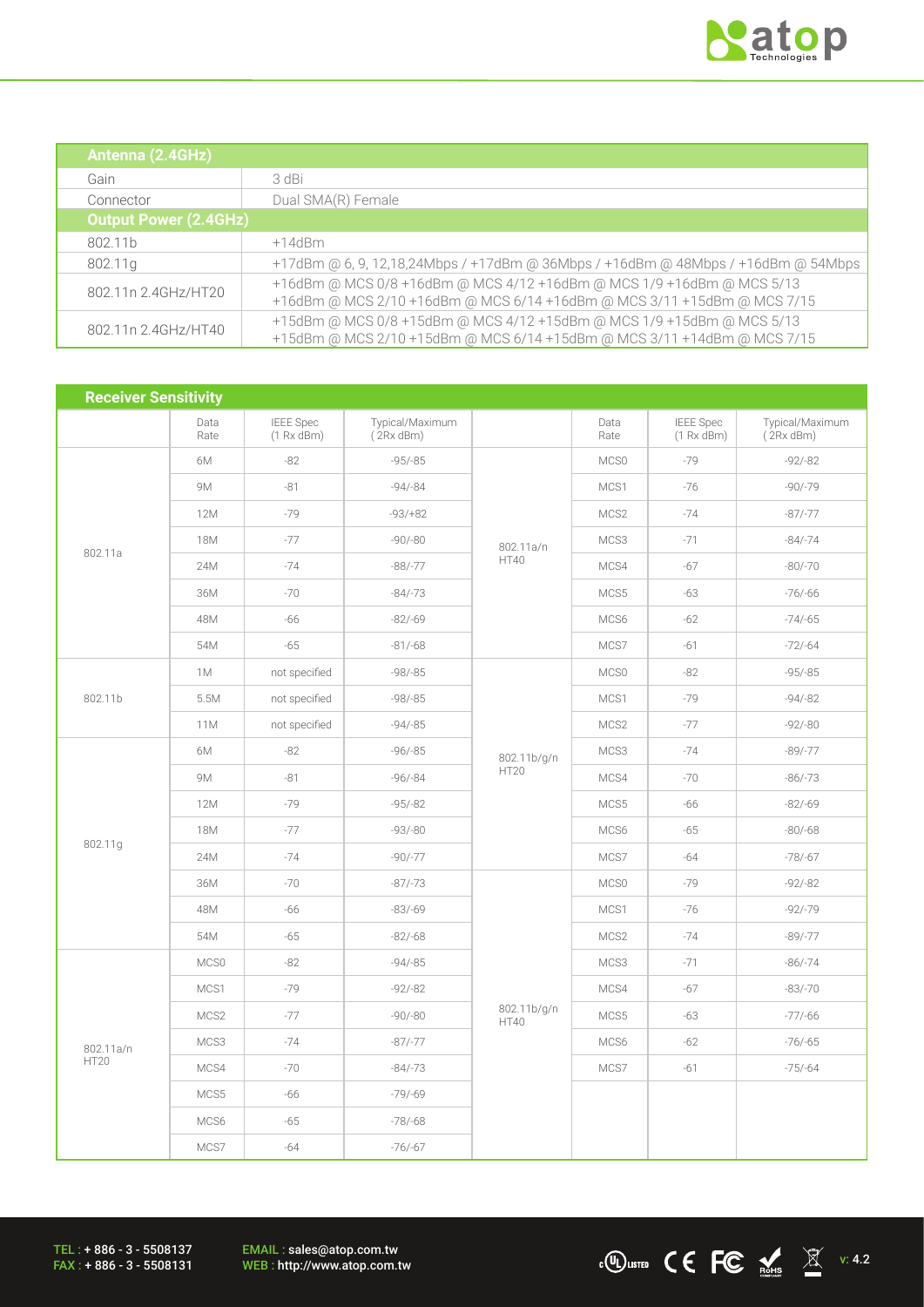

| <b>Ordering Information</b>      |                                                                                                   |  |  |
|----------------------------------|---------------------------------------------------------------------------------------------------|--|--|
| SW5501                           | P/N:1P1SW550100001G<br>1-port Industrial Wireless Serial Device Server, DB9                       |  |  |
| SW5501-Sis                       | P/N:1P1SW5501SIS01G<br>1-port Industrial Wireless Serial Device Server, TB5 with serial isolation |  |  |
| SW5501-TB                        | P/N:1P1SW5501TB001G<br>1-port Industrial Wireless Serial Device Server, TB5                       |  |  |
| SW5502                           | P/N:1P1SW550200001G<br>2-port Industrial Wireless Serial Device Server, DB9                       |  |  |
| SW5502-Sis                       | P/N:1P1SW5502SIS01G<br>2-port Industrial Wireless Serial Device Server, TB5 with serial isolation |  |  |
| <b>SW5502-TB</b>                 | P/N:1P1SW5502TB001G<br>2-port Industrial Wireless Serial Device Server, TB5                       |  |  |
| <b>Optional Accessories</b>      |                                                                                                   |  |  |
| AD17-24C (US-Y)<br>Power Adapter | P/N: 50500151240002G<br>Y-Type power adaptor, 100-240VAC input, 0.6A @ 24VDC output, US plug      |  |  |
| AD17-24D (EU-Y)<br>Power Adapter | P/N: 50500151240012G<br>Y-Type power adaptor, 100-240VAC input, 0.6A @ 24VDC output, EU plug      |  |  |
| ADP-DB9(F)-TB5                   | P/N: 59906231G<br>Female DB9 to Female 3.81 TB5 Converter                                         |  |  |
| WMK-454-Black                    | P/N: 70100000000043G<br>Black Aluminum Wall Mount Kit                                             |  |  |



EMAIL : sales@atop.com.tw